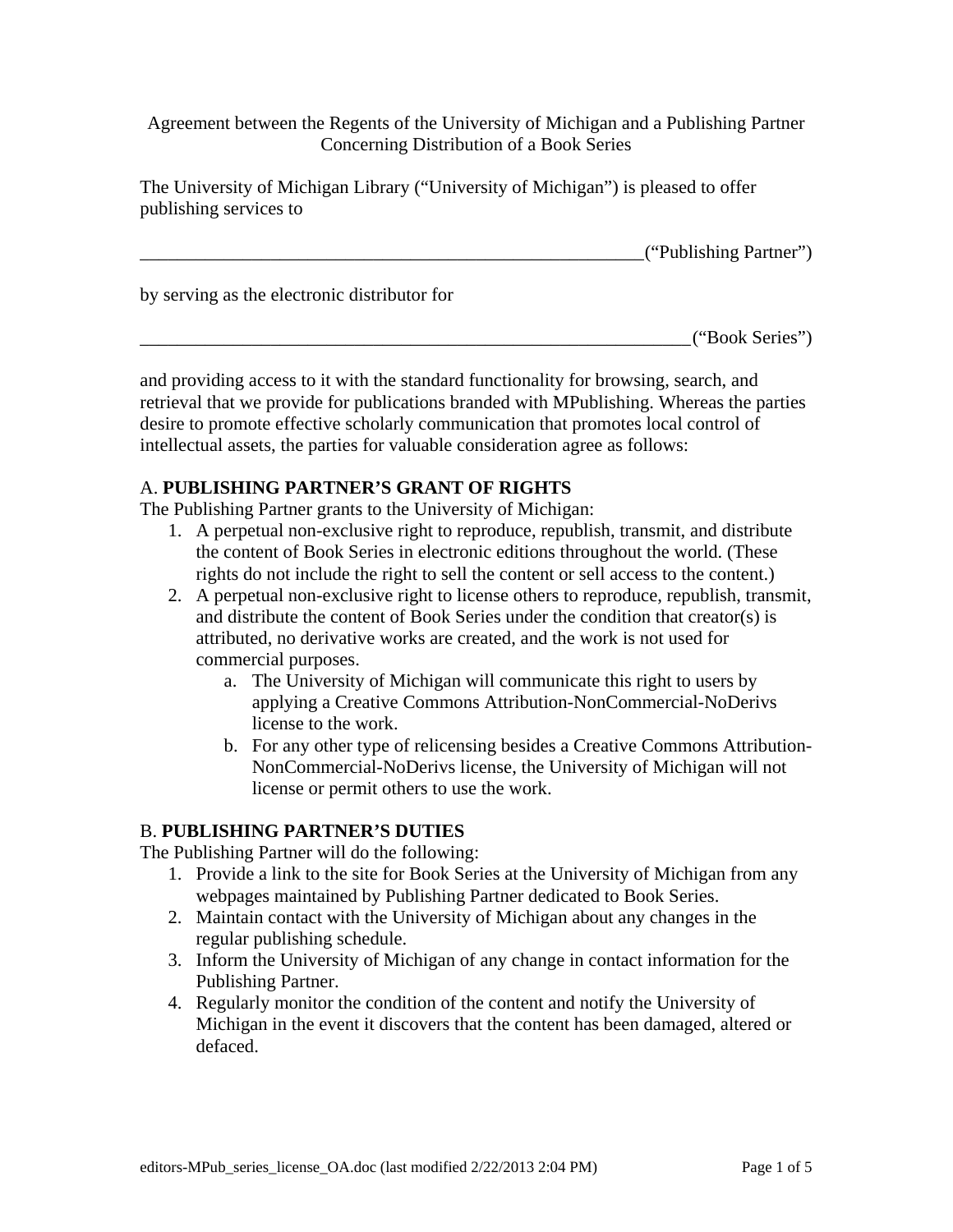Should Publishing Partner request any enhancements to the system or choose to make enhancements to the content (not including routine additions and corrections to content), the parties will agree upon appropriate methods and compensation, if desired by the University of Michigan, for any work undertaken by the University of Michigan.

# C. **PUBLISHING PARTNER'S WARRANTY**

The Publishing Partner warrants that it has the right to publish Book Series and all content within it and that it has the right to authorize the University of Michigan to make Book Series and all content within it available electronically, consistent with this Agreement. The Publishing Partner further warrants that the content supplied does not violate or infringe the law or the rights of any third party and, specifically, that Book Series contains no matter that is defamatory or that infringes any literary or proprietary rights, intellectual property rights, or any rights of privacy.

# D. **UNIVERSITY OF MICHIGAN'S DUTIES**

In consideration of the Publishing Partner's grant of rights and duties, the University of Michigan will provide the necessary systems and structures to make the content available online, freely accessible to all. The University of Michigan will provide this hosting service free of charge. Furthermore:

- 1. Once the initial batch of content has been released to the production environment for users, the University of Michigan will endeavor to have the content of Book Series ready for approval by the Publishing Partner within 30 business days of receipt of final electronic source files.
- 2. The University of Michigan will undertake to keep the content available online 24 hours per day, 7 days per week with no more than 72 hours of downtime per year.
- 3. The University of Michigan's software systems and services used to support online access to the content are the property of the University of Michigan or licensed by the University of Michigan. The functionality may be modified periodically as deemed necessary. Publishing Partner will be notified at least 30 days prior to any modifications that may substantially affect access to the archive.
- 4. The University of Michigan will use commercially reasonable efforts to protect the content from damage, alteration, or defacement, and to maintain an archived version the content in such form as may be used to restore the content to its original condition on-line in the event of such damage, alteration, or defacement. In the event the content has been damaged, altered, or defaced, the University of Michigan will promptly restore the content to its originally approved format and appearance.
- 5. The University of Michigan will make a reasonable effort to forward inquiries to Publishing Partner from users requesting additional rights. The University of Michigan will not grant additional rights without the permission of Publishing Partner.

# E. **HOSTING TERMS AND CONDITIONS**

THE UNIVERSITY OF MICHIGAN PROVIDES THE HOSTING SERVICES "AS IS" WITH NO WARRANTIES WHATSOEVER WITH RESPECT TO FUNCTIONALITY, OPERATIONS, OR USE, EXCEPT AS PROVIDED IN THIS AGREEMENT. THE UNIVERSITY OF MICHIGAN DISCLAIMS ALL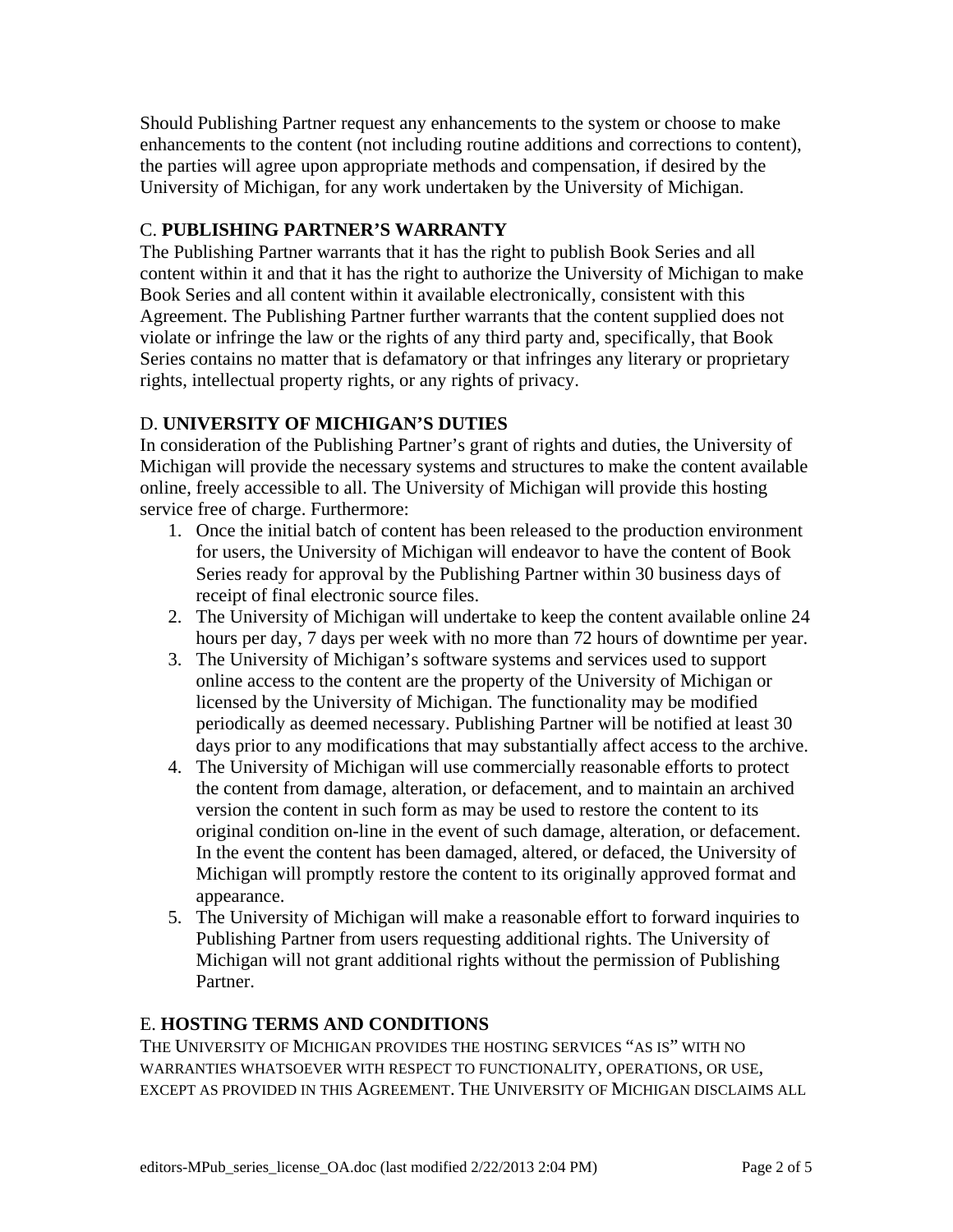OTHER WARRANTIES, EXPRESS OR IMPLIED, WITH RESPECT TO THE SOFTWARE AND/OR DOCUMENTATION, INCLUDING WITHOUT LIMITATION ANY IMPLIED WARRANTIES OF MERCHANTABILITY OR FITNESS FOR A PARTICULAR PURPOSE OR NON-INFRINGEMENT.

IN NO EVENT SHALL THE UNIVERSITY OF MICHIGAN BE LIABLE FOR ANY SPECIAL, INCIDENTAL, OR CONSEQUENTIAL DAMAGES OF ANY NATURE THAT ARISE FROM THE PERFORMANCE OF THIS CONTRACT OR FROM THE BREACH OF ANY WARRANTY.

## F. **INDEMNITY**

Each party agrees to indemnify, hold harmless, and defend the other party from all actions, claims, demands, and liabilities, including reasonable attorney's fees and costs, arising from or relating to the indemnifying party's (i) breach of this Agreement, (ii) negligent acts or omissions, or (iii) willful misconduct.

This Agreement shall be governed by the laws of the State of Michigan. The parties understand and expressly agree that any claims, demands, or actions asserted against the Regents of the University of Michigan, its agents, employees, or students shall be brought only in the Michigan Court of Claims, as it is the only court of exclusive jurisdiction over claims against the University of Michigan, a Michigan constitutional corporation. The Publishing Partner consents to the jurisdiction of the U.S. District Court for the Eastern District of Michigan or the Washtenaw County Circuit Court for the State of Michigan with respect to any claims arising under this Agreement.

## G. **TERMINATION OF THIS AGREEMENT**

Either party may terminate this agreement with at least 30 days' notice. In the event of termination of the hosting relationship, the University of Michigan will cooperate fully and use reasonable efforts to provide a smooth transition of all necessary components of the archive to another hosting service provider designated by Publishing Partner. However, the University of Michigan reserves the right to make content in reliance on this Agreement available to users according to the grant of rights by the Publishing partner above.

#### H. **ENTIRE AGREEMENT**

This Agreement reflects the entire understanding of the parties. This Agreement may be amended only in writing by an addendum signed by the parties. Amendments are incorporated by reference to this Agreement.

The University of Michigan is pleased to collaborate with you by making this important content available.

ACCEPTED AND AGREED:

| <b>Publishing Partner Representative:</b> | Date: |
|-------------------------------------------|-------|
|-------------------------------------------|-------|

Approved for the Regents of the University of Michigan by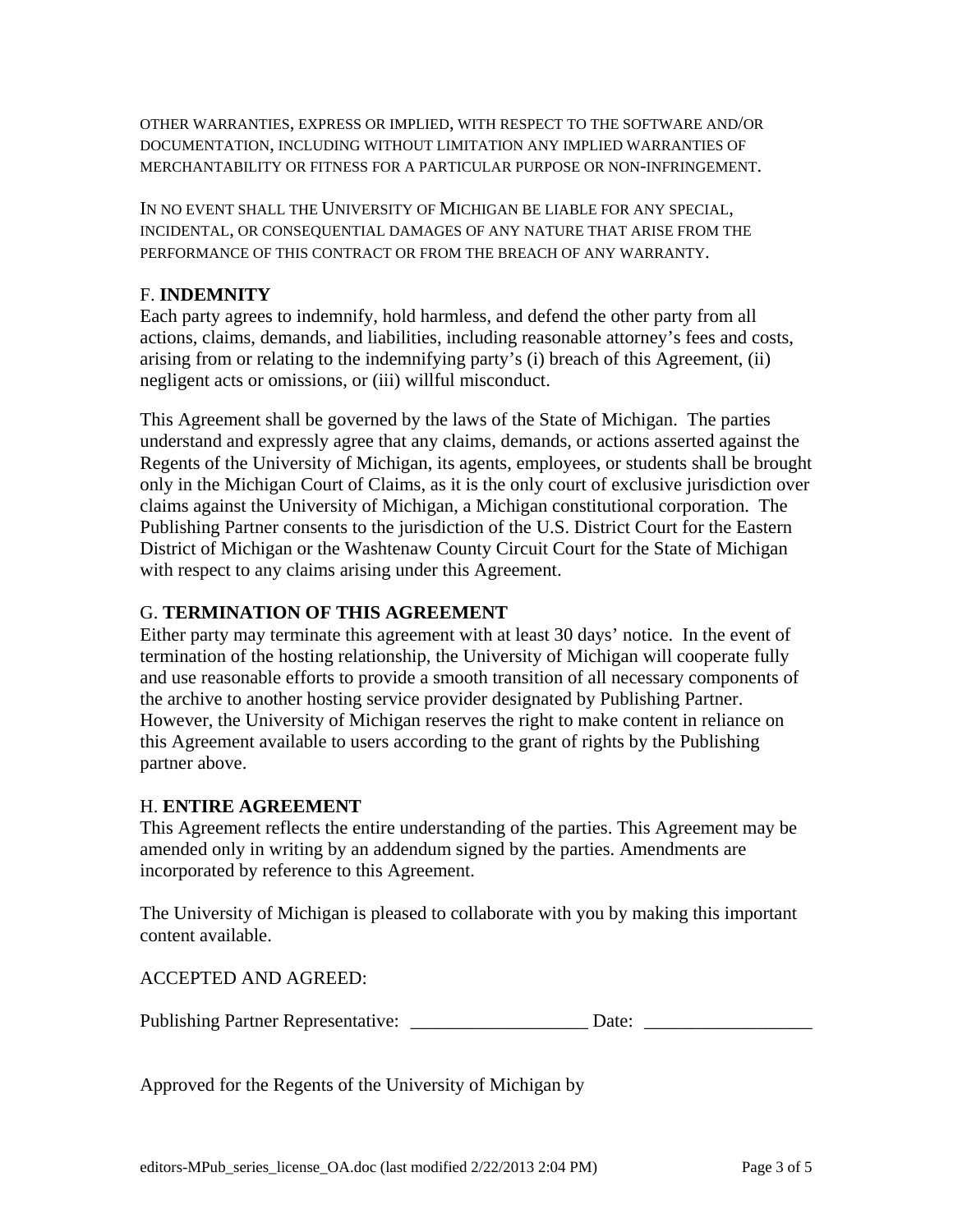\_\_\_\_\_\_\_\_\_\_\_\_\_\_\_\_\_\_\_\_\_\_\_\_\_\_\_\_\_\_\_\_\_\_\_\_\_\_\_\_\_\_\_\_\_\_\_\_Date: \_\_\_\_\_\_\_\_\_\_\_\_\_\_\_\_\_\_\_

 John Wilkin Associate University Librarian for Publishing University of Michigan